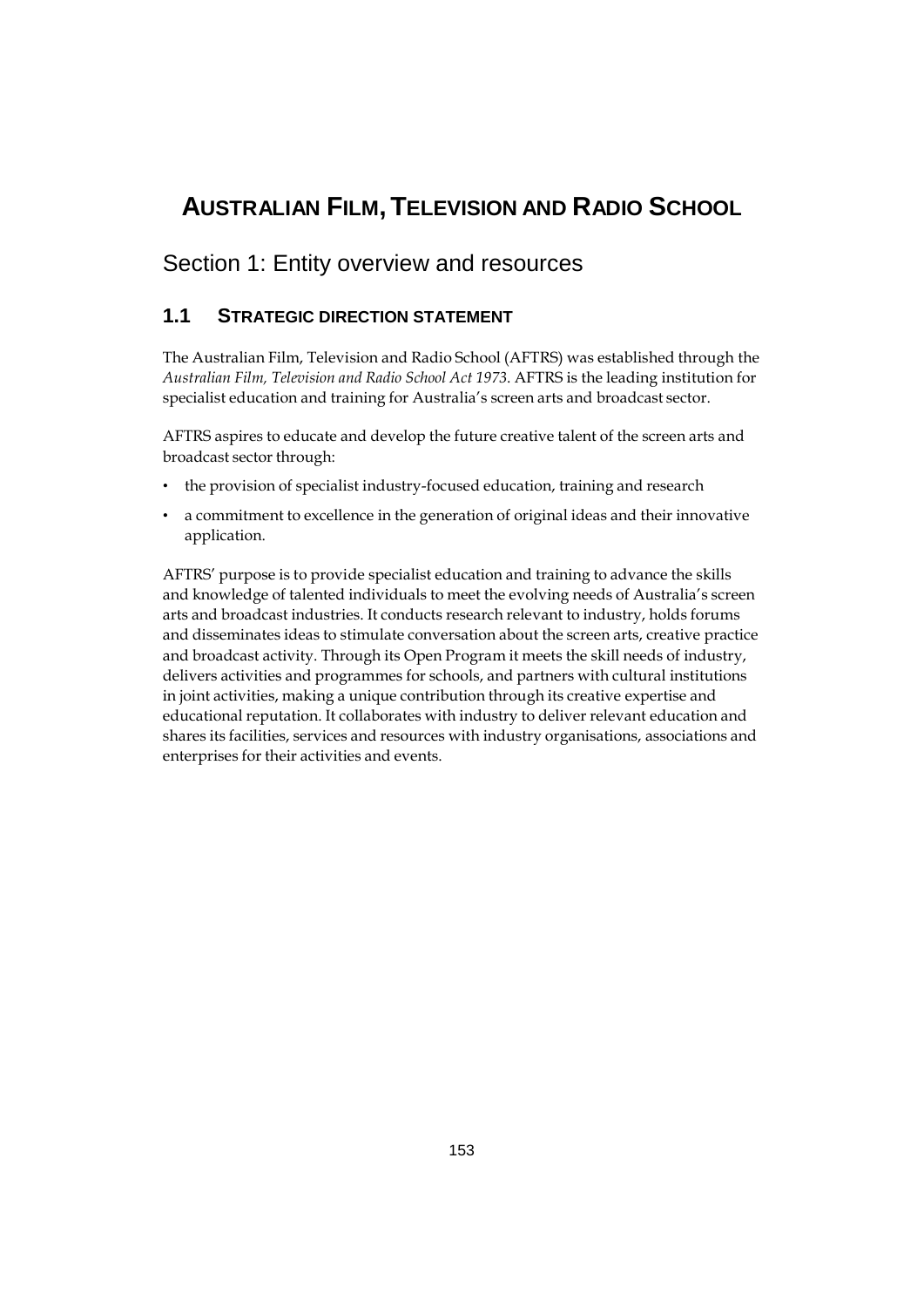### **1.2 ENTITY RESOURCE STATEMENT**

Table 1.1 shows the total resources from all sources.

### **Table 1.1: Entity resource statement—Budget estimates for 2015–16 as at Budget May 2015**

| Source                                | Actual<br>available<br>appropriation<br>$2014 - 15$<br>\$'000 | <b>Estimate of</b><br>prior year<br>amounts<br>available in<br>$2015 - 16$<br>\$'000 | <b>Proposed</b><br>at Budget<br>2015-16<br>\$'000 | Total<br>estimate<br>$2015 - 16$<br>\$'000 |
|---------------------------------------|---------------------------------------------------------------|--------------------------------------------------------------------------------------|---------------------------------------------------|--------------------------------------------|
| Opening balance/reserves at bank      | 7,318                                                         | 7,854                                                                                |                                                   | 7,854                                      |
| <b>REVENUE FROM GOVERNMENT</b>        |                                                               |                                                                                      |                                                   |                                            |
| Ordinary annual services(a)           |                                                               |                                                                                      |                                                   |                                            |
| Outcome 1                             | 24,335                                                        |                                                                                      | 24,058                                            | 24,058                                     |
| <b>Total ordinary annual services</b> | 24,335                                                        |                                                                                      | 24,058                                            | 24,058                                     |
| Total funds from government           | 31,653                                                        | 7,854                                                                                | 24,058                                            | 31,912                                     |
| <b>FUNDS FROM OTHER SOURCES</b>       |                                                               |                                                                                      |                                                   |                                            |
| Interest                              | 200                                                           |                                                                                      | 200                                               | 200                                        |
| Sale of goods and services            | 5,464                                                         |                                                                                      | 5,956                                             | 5,956                                      |
| Other                                 | 100                                                           |                                                                                      | 100                                               | 100                                        |
| Total                                 | 5,764                                                         |                                                                                      | 6,256                                             | 6,256                                      |
| Total net resourcing for entity       | 37,417                                                        | 7,854                                                                                | 30,314                                            | 38,168                                     |

All figures are GST exclusive.

AFTRS is not directly appropriated as it is a corporate Commonwealth entity. Appropriations are made to the Attorney-General's Department which are then paid to AFTRS and are considered 'departmental' for all purposes.

(a) Appropriation Bill (No. 1) 2015–16.

### **1.3 BUDGET MEASURES**

AFTRS has no new budget measures.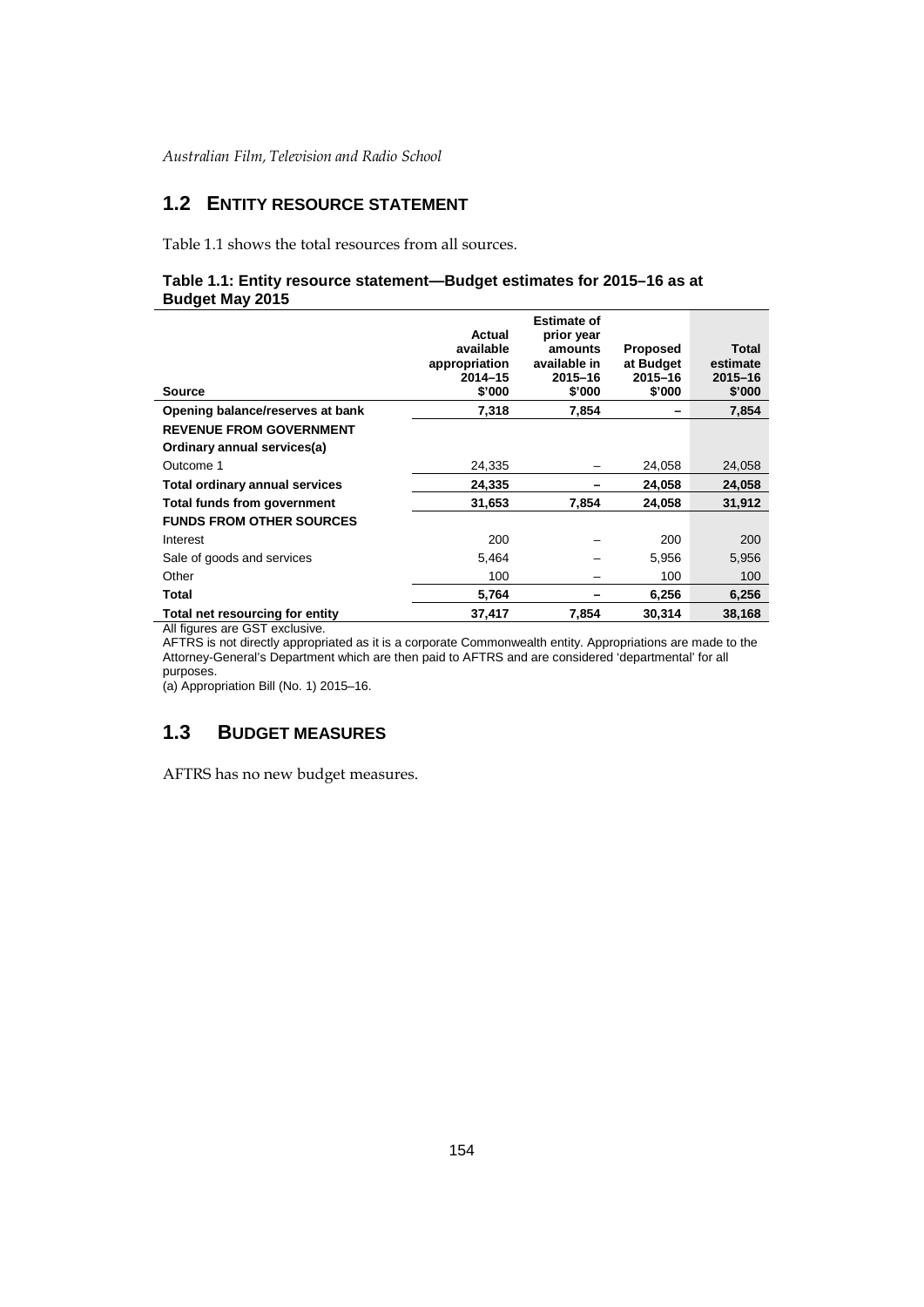# Section 2: Outcomes and planned performance

### **2.1 OUTCOMES AND PERFORMANCE INFORMATION**

Government outcomes are the intended results, impacts or consequences of actions by the government on the Australian community. Commonwealth programmes are the primary vehicle by which government entities achieve the intended results of their outcome statements. Entities are required to identify the programmes that contribute to government outcomes over the budget and forward years.

AFTRS' outcome is described below together with its related programme, specifying the performance indicators and targets used to assess and monitor the performance of AFTRS in achieving government outcomes.

**Outcome 1: Support the development of a professional screen arts and broadcast culture in Australia including through the provision of specialist industry-focused education, training, and research**

#### **Outcome 1 strategy**

AFTRS will:

- develop and provide a range of award courses at escalating levels designed to meet the creative and development needs of students at each stage of their careers to ensure they are equipped to take advantage of new opportunities in content creation, production and distribution
- maintain the relevancy of its programmes and activities through specialist knowledge of the screen arts and broadcast sector
- connect students with industry through a range of activities including networking opportunities, mentoring, internships and attachments
- support the publication of research, and provide support to major screen arts and broadcast conferences and events
- develop a new generation of leaders through the provision of high-level skills in leadership, management, finance and persuasion
- deliver the Open Program to meet the skill needs of industry
- provide opportunities for Indigenous Australians to develop skills in screen arts and broadcasting
- make its facilities available to industry associations and organisations
- host a wide range of cultural events related to screen arts and broadcasting that are attended by students and members of the industry
- deliver AFTRS Open Days, bringing its activities and programmes to the wider public.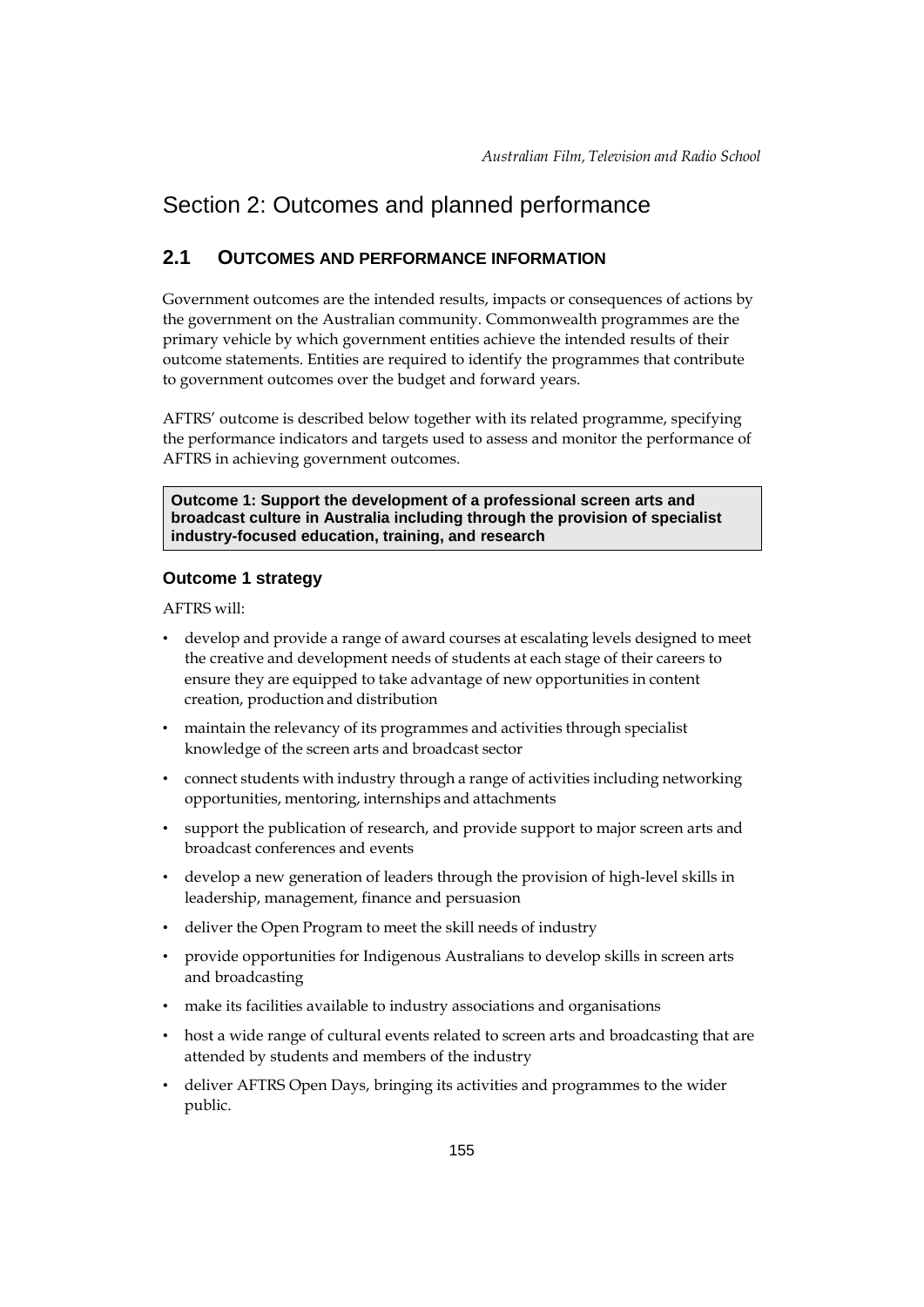### **Outcome 1 expense statement**

Table 2.1 provides an overview of the total expenses for Outcome 1, by programme.

#### **Table 2.1: Budgeted expenses for Outcome 1**

| Outcome 1: Support the development of a professional screen arts<br>and broadcast culture in Australia including through the provision<br>of specialist industry-focused education, training, and research                          | $2014 - 15$<br><b>Estimated</b><br>actual<br>expenses<br>\$'000 | $2015 - 16$<br><b>Estimated</b><br>expenses<br>\$'000 |
|-------------------------------------------------------------------------------------------------------------------------------------------------------------------------------------------------------------------------------------|-----------------------------------------------------------------|-------------------------------------------------------|
| Programme 1.1: Delivery of specialist education to meet the diverse<br>creative needs of students and the skill requirements of industry by<br>means of award courses, activities and events and through its<br><b>Open Program</b> |                                                                 |                                                       |
| Revenue from government                                                                                                                                                                                                             |                                                                 |                                                       |
| Ordinary annual services (Appropriation Bill No. 1)                                                                                                                                                                                 | 24.335                                                          | 24,058                                                |
| Revenues from other independent sources                                                                                                                                                                                             | 5,580                                                           | 6,052                                                 |
| <b>Total expenses for Outcome 1</b>                                                                                                                                                                                                 | 29,915                                                          | 30.110                                                |
|                                                                                                                                                                                                                                     |                                                                 |                                                       |
|                                                                                                                                                                                                                                     | $2014 - 15$                                                     | $2015 - 16$                                           |

**Average staffing level (number)** 140 140 140 140 Note: Departmental appropriation splits and totals are indicative estimates and may change in the course of the budget year as government priorities change.

### **Contributions to Outcome 1**

**Programme 1.1: Delivery of specialist education to meet the diverse creative needs of students and the skill requirements of industry by means of award courses, activities and events and through its Open Program**

#### **Programme 1.1 objective**

The objective of AFTRS' higher education is to provide students with an educational experience that is distinctive in its quality with a focus on the development of creativity, a capacity for problem-solving, critical thinking and enquiry, and its delivery through collaborative practice. This objective informs the design of curriculum and frames AFTRS' teaching model. It is supported through a range of effective targeted policies and measures to assure the quality and integrity of the learning and teaching model across the life cycle of students from application to graduation.

Through its Open Program courses and the AFTRS public programme of events and publications, AFTRS aims to share its specialist knowledge, training and education with a broader range of communities and markets.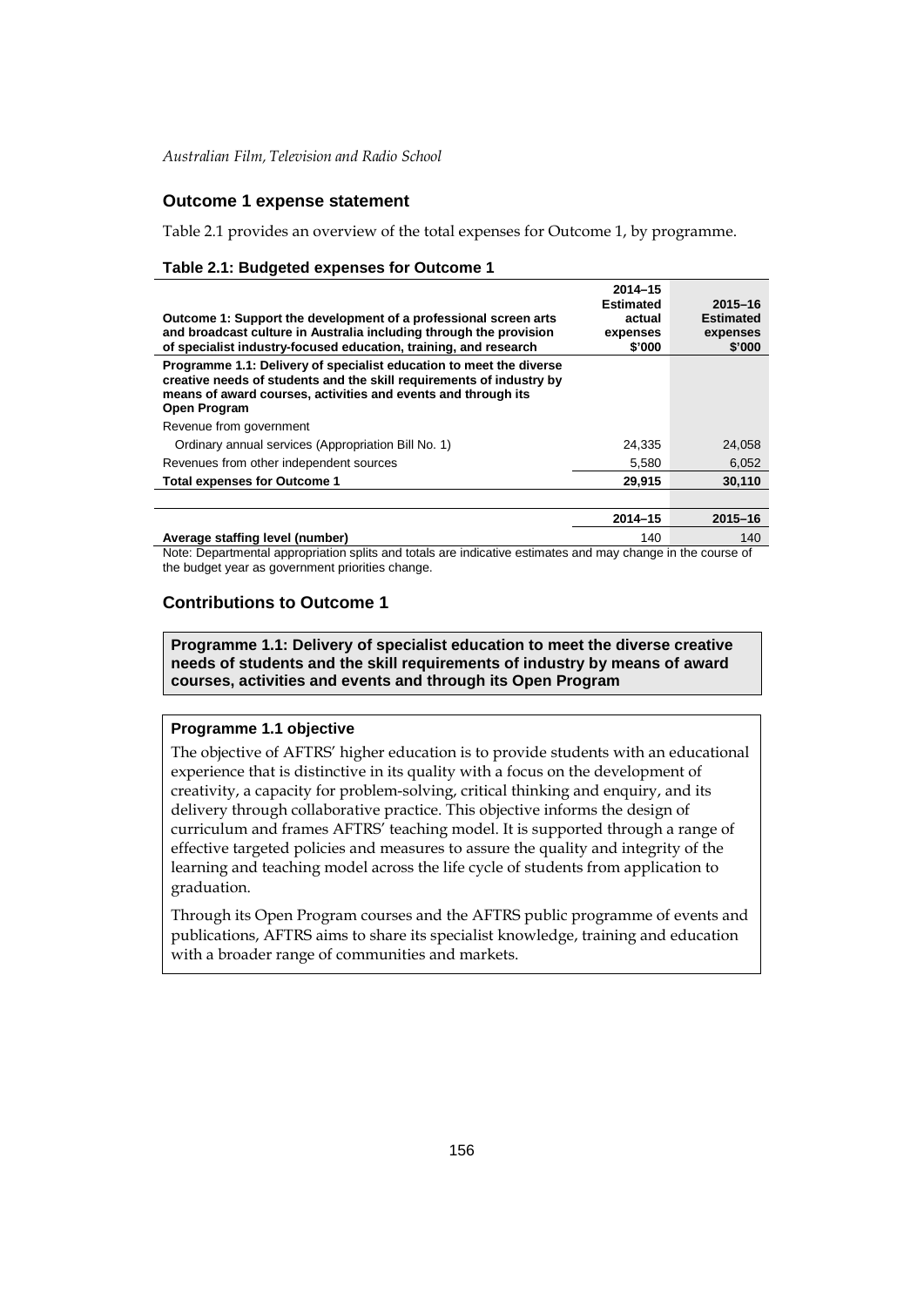| Programme 1.1 expenses       |                                                     |                                        |                                          |                                              |                                          |
|------------------------------|-----------------------------------------------------|----------------------------------------|------------------------------------------|----------------------------------------------|------------------------------------------|
|                              | $2014 - 15$<br><b>Estimated</b><br>actual<br>\$'000 | $2015 - 16$<br><b>Budget</b><br>\$'000 | 2016-17<br>Forward<br>estimate<br>\$'000 | $2017 - 18$<br>Forward<br>estimate<br>\$'000 | 2018-19<br>Forward<br>estimate<br>\$'000 |
| Annual departmental expenses |                                                     |                                        |                                          |                                              |                                          |
| Departmental item            | 29,922                                              | 30,110                                 | 31,149                                   | 31,829                                       | 32,268                                   |
| Total programme expenses     | 29,922                                              | 30,110                                 | 31,149                                   | 31,829                                       | 32,268                                   |

### **Programme 1.1 deliverables**

AFTRS meets the creative and professional development needs of students across each stage of their careers through the offer of award courses at a range of escalating levels:

- Introductory—Introductory courses ensure access for students who have not yet had the educational opportunities that would prepare them for undertaking a higher education award course.
- Diploma (Australian Qualifications Framework (AQF) Level 5)—The Diploma, offered in a range of screen specialisations and radio, provides fundamental skills of the discipline studied.
- Advanced Diploma (AQF Level 6)—The Advanced Diploma, offered in a range of screen specialisations and radio, provides specialist skills in the discipline studied.
- Bachelor of Arts, Screen (AQF Level 7)—The bachelor degree combines scholarly engagement with storytelling, the history of cinema and cross-disciplinary subjects that span the spectrum of screen production.
- Bachelor of Arts, Screen, Honours (AQF Level 8)—The honours year of the bachelor degree will offer specialisation in one discipline, and include the development and realisation of a creative project.
- Master's (AQF Level 9)—Master's degrees offer advanced media practitioners development in mastery, innovation and leadership.

The Graduate Diploma in Screen Business (AQF Level 8) is also being offered for the last time. The course will be retired at the end of the academic year.

AFTRS maintains its strong relationship with industry, including through the use of highly experienced industry partners in the design and delivery of its courses; events such as the AFTRS' weekly public forum 'Friday on My Mind' and the monthly forum 'TV Talks', where leading creative practitioners share their expertise with students, industry and the wider public; through the publication of the screen arts journal *Lumina*; and by providing support to organisations and associations for cultural and industry events and activities.

The Open Program offers courses and workshops designed to meet the skill needs of industry, as well as to individuals, schools, children and the general public to expand their screen arts and broadcast industry skills and knowledge.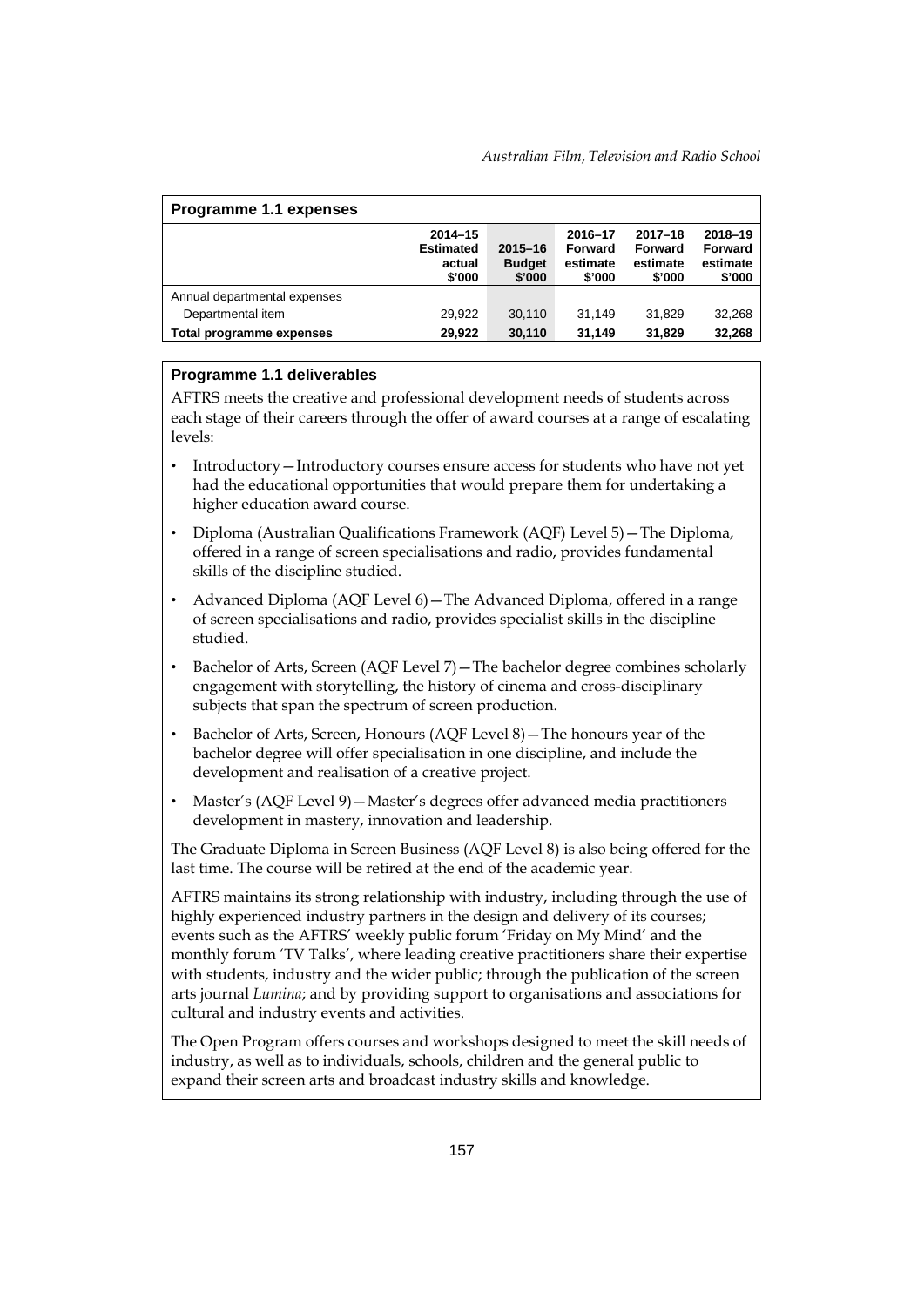| <b>Deliverables</b>                                                                 | $2014 - 15$<br><b>Estimated</b><br>actual | $2015 - 16$<br><b>Budget</b> | 2016-17<br>Forward<br>estimate | $2017 - 18$<br>Forward<br>estimate | 2018-19<br>Forward<br>estimate |
|-------------------------------------------------------------------------------------|-------------------------------------------|------------------------------|--------------------------------|------------------------------------|--------------------------------|
| Number of higher educational levels<br>offered                                      | 6                                         | 6                            | 6                              | 6                                  | 6                              |
| Number of Open Program courses                                                      | 300                                       | 250                          | 250                            | 250                                | 250                            |
| Number of forums for industry<br>practitioners to share their expertise             | 50                                        | 40                           | 40                             | 40                                 | 40                             |
| Number of times AFTRS supports<br>cultural and industry events and<br>activities(a) | 100                                       | 100                          | 100                            | 100                                | 100                            |
| Regular consultations on skills<br>requirements of industry nationally              | Annually                                  | Annually                     | Annually                       | Annually                           | Annually                       |

### **Programme 1.1 deliverables (continued)**

(a) AFTRS supports cultural and industry events through industry use of school facilities and collaboration with festivals, conferences and events.

### **Programme 1.1 key performance indicators**

Performance of the programme is measured through the applications and enrolments of students in the award courses; the number of eligible students successfully completing their course of study; and paid enrolments in the full range of Open Program activities. Performance measures shared with other national arts and cultural entities include attendance at events, activities and Open Days, and visits to the AFTRS website.

|                                                                          | $2014 - 15$<br><b>Estimated</b> | 2015-16       | 2016-17<br>Forward | $2017 - 18$<br>Forward | 2018-19<br>Forward |
|--------------------------------------------------------------------------|---------------------------------|---------------|--------------------|------------------------|--------------------|
| Key performance indicators                                               | actual                          | <b>Budget</b> | estimate           | estimate               | estimate           |
| <b>Visitor interactions</b>                                              |                                 |               |                    |                        |                    |
| Total number of attendances at AFTRS<br>events, activities and Open Days | 7,000                           | 7,000         | 7,000              | 7,000                  | 7,000              |
| Total number of visits to the AFTRS<br>website                           | 150,000                         | 150,000       | 180,000            | 200,000                | 220,000            |
| <b>Expenditure mix</b>                                                   |                                 |               |                    |                        |                    |
| Expenditure on programmes/projects<br>(as a % of total expenditure)      | 82.0%                           | 82.1%         | 81.8%              | 82.1%                  | 82.9%              |
| Expenditure on capital items<br>(as a % of total expenditure)            | 6.9%                            | 6.9%          | 7.2%               | 7.5%                   | 6.9%               |
| Expenditure on other labour costs<br>(as a % of total expenditure)       | 8.3%                            | 8.5%          | 8.4%               | 8.5%                   | 8.5%               |
| Other expenses<br>(as a % of total expenditure)                          | 2.8%                            | 2.5%          | 2.6%               | 1.9%                   | 1.7%               |
| <b>AFTRS-specific indicators</b>                                         |                                 |               |                    |                        |                    |
| Number of new student applications<br>(with creative portfolios)         | 600                             | 700           | 750                | 750                    | 750                |
| Number of new and ongoing student<br>enrolments                          | 300                             | 450           | 500                | 530                    | 530                |
| Percentage of eligible completions                                       | 90%                             | 90%           | 90%                | 90%                    | 90%                |
| Number of Open Program enrolments                                        | 4,580                           | 4,750         | 5,000              | 5,000                  | 5,000              |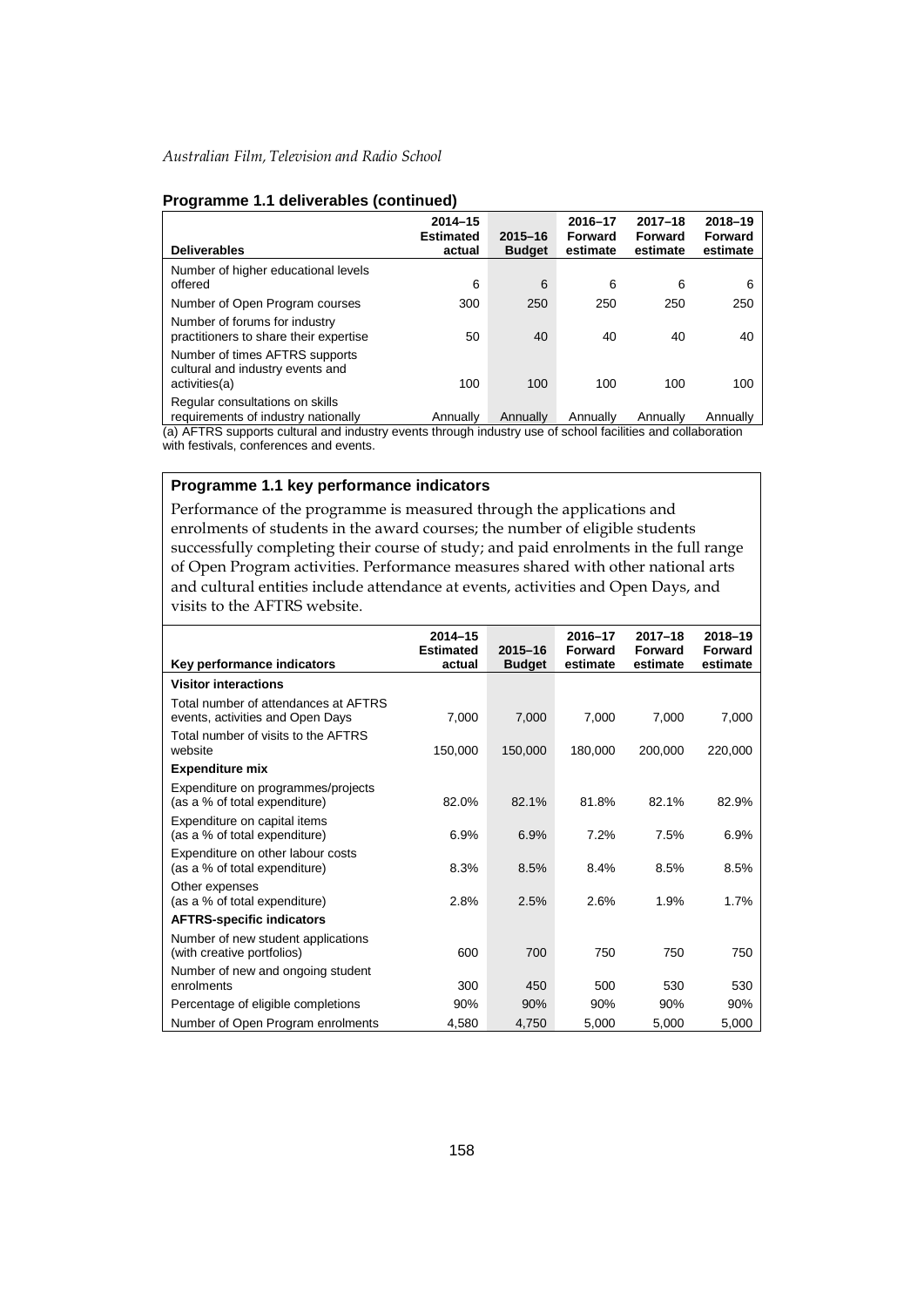# Section 3: Explanatory tables and budgeted financial statements

Section 3 presents explanatory tables and budgeted financial statements that provide a comprehensive snapshot of entity finances for the 2015–16 budget year. It explains how budget plans are incorporated into the financial statements and provides further details of the reconciliation between appropriations and programme expenses.

### **3.1 EXPLANATORY TABLES**

### **3.1.1 Movement of administered funds between years**

AFTRS has no administered funds.

### **3.1.2 Special accounts**

AFTRS has no special accounts.

### **3.1.3 Australian Government Indigenous expenditure**

AFTRS has no Indigenous-specific expenses.

### **3.2 BUDGETED FINANCIAL STATEMENTS**

### **3.2.1 Differences in entity resourcing and financial statements**

There is no material difference between the entity resourcing and financial statements.

### **3.2.2 Analysis of budgeted financial statements**

#### **Comprehensive income statement**

The budgeted financial statements have been prepared with reference to the objectives of the AFTRS corporate plan, in particular the evolution of the award course programme, increased number of course levels offered, and implementation of the online learning strategy.

AFTRS continues to maintain a break-even year-end result.

Award course income is anticipated to increase by 12% in 2015–16, 38% in 2016–17, 11% in 2017–18 and 4% in 2018–19. The increase in income is due to the progressive roll-out of the award course programme, in particular the impact of the three-year Bachelor of Arts (Screen), introduced in 2014–15. Open Program revenue has been maintained at the 2014–15 level.

Employee costs in 2015–16 are expected to marginally increase compared to the previous year, rising by 4.9% in 2016–17, to reflect increased teaching activity.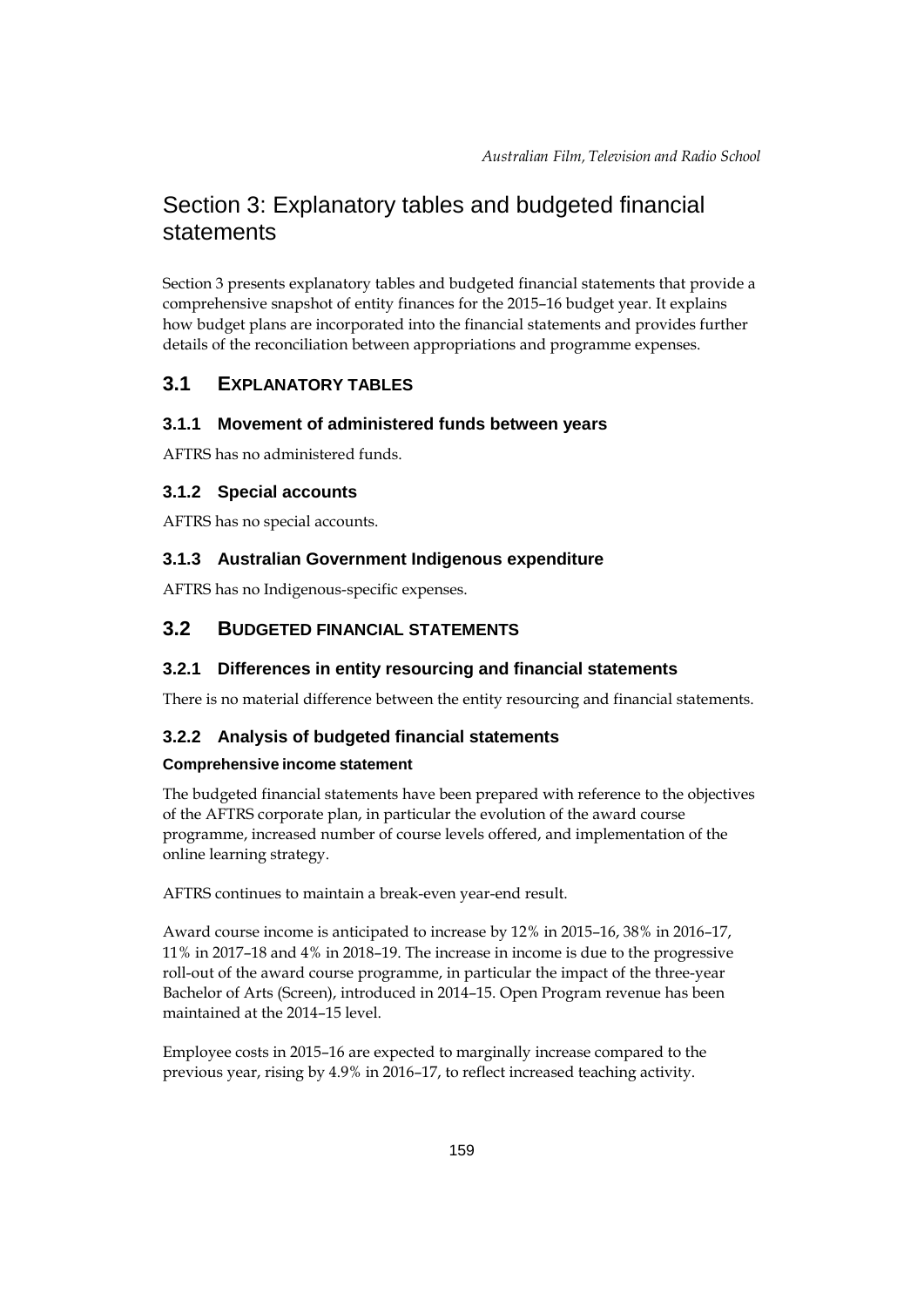In 2017–18, AFTRS anticipates a marginal decrease in labour costs, followed by a 2% increase in 2018–19. Supplier expenses have been reviewed, and are reflected in the overall results. There is only a marginal change in the next two years, followed by a 5% increase in 2017–18 and a 2% increase in 2018–19.

### **Budgeted departmental balance sheet**

The budgeted balance sheet is based on the latest June 2015 forecast, with due consideration to flow-ons from the capital expenditure budget, income statements and cash inflows and outflows.

Net equity is forecast to be \$10.837m at 30 June 2016 and remain stable across the forward estimates period.

### **3.2.3 Budgeted financial statements tables**

### **Table 3.2.1: Comprehensive income statement (showing net cost of services) for the period ended 30 June**

|                                                                       | $2014 - 15$      |                         | 2016-17            | $2017 - 18$        | 2018-19            |
|-----------------------------------------------------------------------|------------------|-------------------------|--------------------|--------------------|--------------------|
|                                                                       | <b>Estimated</b> | $2015 - 16$             | <b>Forward</b>     | Forward            | Forward            |
|                                                                       | actual<br>\$'000 | <b>Budget</b><br>\$'000 | estimate<br>\$'000 | estimate<br>\$'000 | estimate<br>\$'000 |
| <b>EXPENSES</b>                                                       |                  |                         |                    |                    |                    |
| Employee benefits                                                     | 17,340           | 17,403                  | 18,251             | 18,235             | 18,602             |
| <b>Suppliers</b>                                                      | 10,633           | 10,757                  | 10,776             | 11,345             | 11,566             |
| Depreciation and amortisation                                         | 1,949            | 1,950                   | 2,122              | 2,249              | 2,100              |
| <b>Total expenses</b>                                                 | 29,922           | 30,110                  | 31,149             | 31,829             | 32,268             |
| LESS:                                                                 |                  |                         |                    |                    |                    |
| <b>OWN-SOURCE INCOME</b>                                              |                  |                         |                    |                    |                    |
| <b>Own-source revenue</b>                                             |                  |                         |                    |                    |                    |
| Sale of goods and rendering of services                               | 5,369            | 5,852                   | 7,055              | 7,540              | 7,743              |
| Interest                                                              | 211              | 200                     | 200                | 200                | 200                |
| Total own-source revenue                                              | 5,580            | 6,052                   | 7,255              | 7,740              | 7,943              |
| Gains                                                                 |                  |                         |                    |                    |                    |
| Sale of assets                                                        | 7                |                         |                    |                    |                    |
| <b>Total gains</b>                                                    | $\overline{7}$   |                         |                    |                    |                    |
| Total own-source income                                               | 5,587            | 6,052                   | 7,255              | 7,740              | 7,943              |
| Net cost of (contribution by) services                                | 24,335           | 24,058                  | 23,894             | 24,089             | 24,325             |
| Revenue from government                                               | 24,335           | 24,058                  | 23,894             | 24,089             | 24,325             |
| Surplus (deficit) attributable to the<br><b>Australian Government</b> |                  |                         |                    |                    |                    |
| <b>OTHER COMPREHENSIVE INCOME</b>                                     |                  |                         |                    |                    |                    |
| Changes in asset revaluation surplus                                  |                  |                         |                    |                    |                    |
| Total other comprehensive income                                      |                  |                         |                    |                    |                    |
| Total comprehensive income (loss)                                     |                  |                         |                    |                    |                    |
| Total comprehensive income (loss)<br>attributable to the Australian   |                  |                         |                    |                    |                    |
| Government<br>Decessed as Australian Association Cts                  |                  |                         |                    |                    |                    |

Prepared on Australian Accounting Standards basis.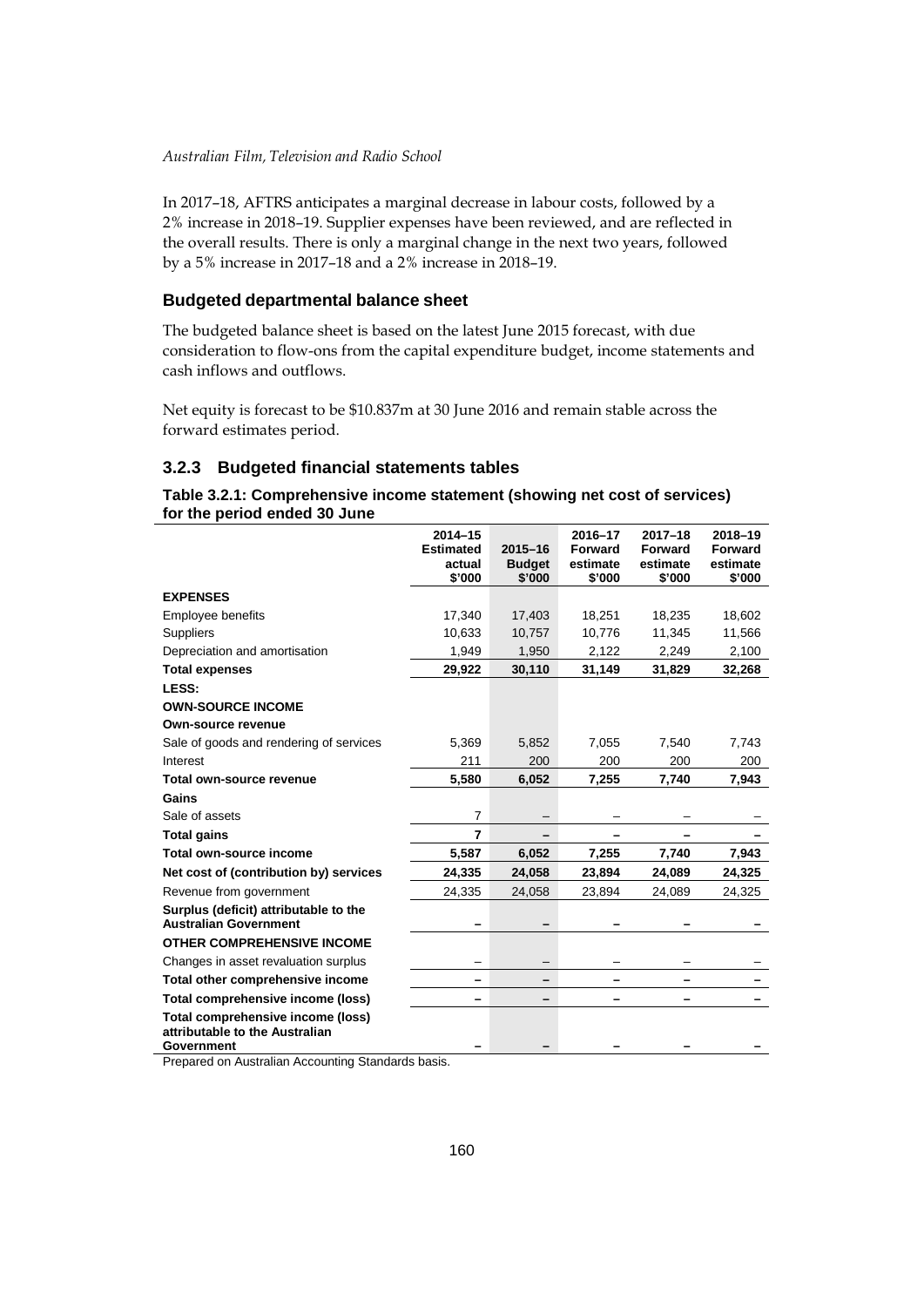|                                              | $2014 - 15$<br><b>Estimated</b><br>actual | $2015 - 16$<br><b>Budget</b> | 2016-17<br><b>Forward</b><br>estimate | $2017 - 18$<br><b>Forward</b><br>estimate | 2018-19<br><b>Forward</b><br>estimate |
|----------------------------------------------|-------------------------------------------|------------------------------|---------------------------------------|-------------------------------------------|---------------------------------------|
|                                              | \$'000                                    | \$'000                       | \$'000                                | \$'000                                    | \$'000                                |
| <b>ASSETS</b>                                |                                           |                              |                                       |                                           |                                       |
| <b>Financial assets</b>                      |                                           |                              |                                       |                                           |                                       |
| Cash and cash equivalents                    | 7,854                                     | 8,490                        | 8,977                                 | 10,523                                    | 11,469                                |
| Trade and other receivables                  | 1,564                                     | 1,495                        | 1,864                                 | 1,783                                     | 1,698                                 |
| <b>Total financial assets</b>                | 9,418                                     | 9,985                        | 10,841                                | 12,306                                    | 13,167                                |
| <b>Non-financial assets</b>                  |                                           |                              |                                       |                                           |                                       |
| Property, plant and equipment                | 8,251                                     | 8,157                        | 7,505                                 | 6,315                                     | 5,670                                 |
| Intangibles                                  | 598                                       | 656                          | 607                                   | 651                                       | 587                                   |
| Other non-financial assets                   | 300                                       | 300                          | 305                                   | 305                                       | 305                                   |
| <b>Total non-financial assets</b>            | 9,149                                     | 9,113                        | 8,417                                 | 7,271                                     | 6,562                                 |
| <b>Total assets</b>                          | 18,567                                    | 19,098                       | 19,258                                | 19,577                                    | 19,729                                |
| <b>LIABILITIES</b>                           |                                           |                              |                                       |                                           |                                       |
| <b>Payables</b>                              |                                           |                              |                                       |                                           |                                       |
| Suppliers                                    | 1,180                                     | 1,111                        | 1,109                                 | 1,037                                     | 1,033                                 |
| Other payables                               | 3,669                                     | 4,040                        | 4,262                                 | 4,515                                     | 4,729                                 |
| <b>Total payables</b>                        | 4.849                                     | 5,151                        | 5,371                                 | 5,552                                     | 5,762                                 |
| <b>Provisions</b>                            |                                           |                              |                                       |                                           |                                       |
| Employee provisions                          | 2,881                                     | 3,110                        | 3,050                                 | 3,188                                     | 3,130                                 |
| <b>Total provisions</b>                      | 2,881                                     | 3,110                        | 3,050                                 | 3,188                                     | 3,130                                 |
| <b>Total liabilities</b>                     | 7,730                                     | 8,261                        | 8,421                                 | 8,740                                     | 8,892                                 |
| <b>Net assets</b>                            | 10,837                                    | 10,837                       | 10,837                                | 10,837                                    | 10,837                                |
| <b>EQUITY</b>                                |                                           |                              |                                       |                                           |                                       |
| <b>Parent entity interest</b>                |                                           |                              |                                       |                                           |                                       |
| Retained surplus (accumulated deficit)       | 10,837                                    | 10,837                       | 10,837                                | 10,837                                    | 10,837                                |
| <b>Total parent entity interest</b>          | 10,837                                    | 10,837                       | 10,837                                | 10,837                                    | 10,837                                |
| <b>Total equity</b><br>$\sim$<br>$A \cdot A$ | 10,837                                    | 10,837                       | 10,837                                | 10,837                                    | 10,837                                |

| Table 3.2.2: Budgeted departmental balance sheet (as at 30 June) |  |  |
|------------------------------------------------------------------|--|--|
|                                                                  |  |  |

Prepared on Australian Accounting Standards basis.

#### **Table 3.2.3: Departmental statement of changes in equity—summary of movement (budget year 2015–16)**

|                                                           | Retained<br>earnings<br>\$'000 | Total<br>equity<br>\$'000 |
|-----------------------------------------------------------|--------------------------------|---------------------------|
| Opening balance as at 1 July 2015                         |                                |                           |
| Balance carried forward from previous period              | 10,837                         | 10,837                    |
| Adjustment for changes in accounting policies             |                                |                           |
| Adjusted opening balance                                  | 10,837                         | 10,837                    |
| <b>Comprehensive income</b>                               |                                |                           |
| Surplus (deficit) for the period                          |                                |                           |
| Total comprehensive income                                |                                |                           |
| Estimated closing balance as at 30 June 2016              | 10.837                         | 10,837                    |
| Closing balance attributable to the Australian Government | 10.837                         | 10,837                    |

Prepared on Australian Accounting Standards basis.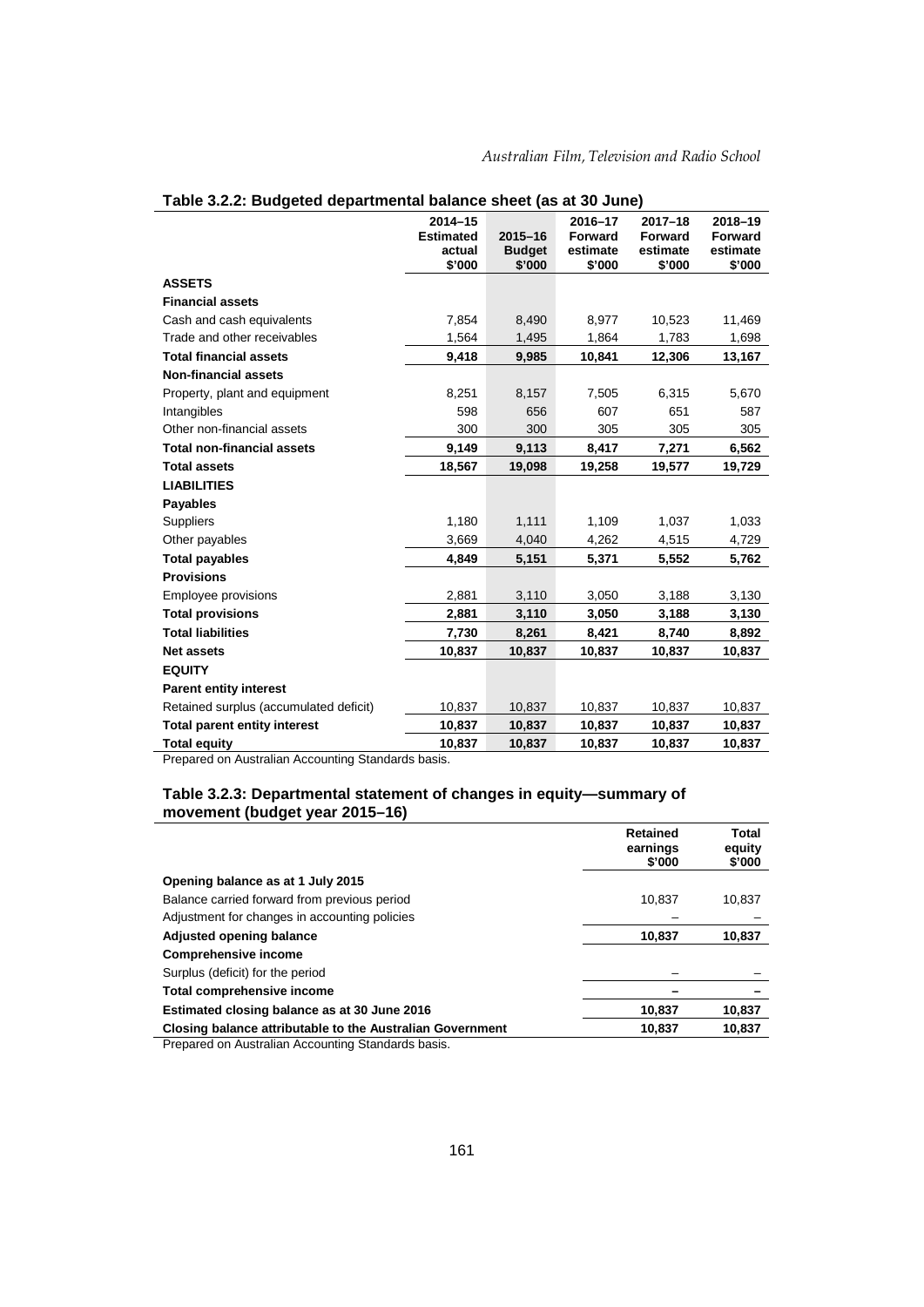|                                                                       | $2014 - 15$<br><b>Estimated</b><br>actual<br>\$'000 | $2015 - 16$<br><b>Budget</b><br>\$'000 | 2016-17<br>Forward<br>estimate<br>\$'000 | $2017 - 18$<br>Forward<br>estimate<br>\$'000 | 2018-19<br><b>Forward</b><br>estimate<br>\$'000 |
|-----------------------------------------------------------------------|-----------------------------------------------------|----------------------------------------|------------------------------------------|----------------------------------------------|-------------------------------------------------|
| <b>OPERATING ACTIVITIES</b>                                           |                                                     |                                        |                                          |                                              |                                                 |
| Cash received                                                         |                                                     |                                        |                                          |                                              |                                                 |
| Appropriations                                                        | 24,335                                              | 24,058                                 | 23,894                                   | 24,089                                       | 24,325                                          |
| Sale of goods and rendering of services                               | 5,464                                               | 5,956                                  | 6,686                                    | 7,621                                        | 7,828                                           |
| Interest                                                              | 200                                                 | 200                                    | 200                                      | 200                                          | 200                                             |
| Net GST received                                                      | 1,284                                               | 1,312                                  | 1,297                                    | 1,300                                        | 1,359                                           |
| Other                                                                 | 100                                                 | 100                                    | 100                                      | 100                                          | 100                                             |
| <b>Total cash received</b>                                            | 31,383                                              | 31,626                                 | 32,177                                   | 33,310                                       | 33,812                                          |
| Cash used                                                             |                                                     |                                        |                                          |                                              |                                                 |
| Employees                                                             | 17,610                                              | 17,174                                 | 18,311                                   | 18,097                                       | 18,660                                          |
| Suppliers                                                             | 11,468                                              | 11,902                                 | 11,958                                   | 12,564                                       | 12,815                                          |
| <b>Total cash used</b>                                                | 29,078                                              | 29,076                                 | 30,269                                   | 30,661                                       | 31,475                                          |
| Net cash from (used by) operating<br>activities                       | 2,305                                               | 2,550                                  | 1,908                                    | 2,649                                        | 2,337                                           |
| <b>INVESTING ACTIVITIES</b>                                           |                                                     |                                        |                                          |                                              |                                                 |
| <b>Cash received</b>                                                  |                                                     |                                        |                                          |                                              |                                                 |
| Proceeds from sales of property, plant and<br>equipment               | 37                                                  |                                        |                                          |                                              |                                                 |
| <b>Total cash received</b>                                            | 37                                                  |                                        |                                          |                                              |                                                 |
| Cash used                                                             |                                                     |                                        |                                          |                                              |                                                 |
| Purchase of property, plant and equipment                             | 1,806                                               | 1,914                                  | 1,421                                    | 1,103                                        | 1,391                                           |
| <b>Total cash used</b>                                                | 1,806                                               | 1,914                                  | 1,421                                    | 1,103                                        | 1,391                                           |
| Net cash from (used by) investing<br>activities                       | (1,769)                                             | (1, 914)                               | (1, 421)                                 | (1, 103)                                     | (1, 391)                                        |
| Net increase (decrease) in cash held                                  | 536                                                 | 636                                    | 487                                      | 1,546                                        | 946                                             |
| Cash and cash equivalents at the beginning<br>of the reporting period | 7,318                                               | 7,854                                  | 8,490                                    | 8,977                                        | 10,523                                          |
| Cash and cash equivalents at the end of<br>the reporting period       | 7,854                                               | 8,490                                  | 8,977                                    | 10,523                                       | 11,469                                          |

#### **Table 3.2.4: Budgeted departmental statement of cash flows (for the period ended 30 June)**

Prepared on Australian Accounting Standards basis.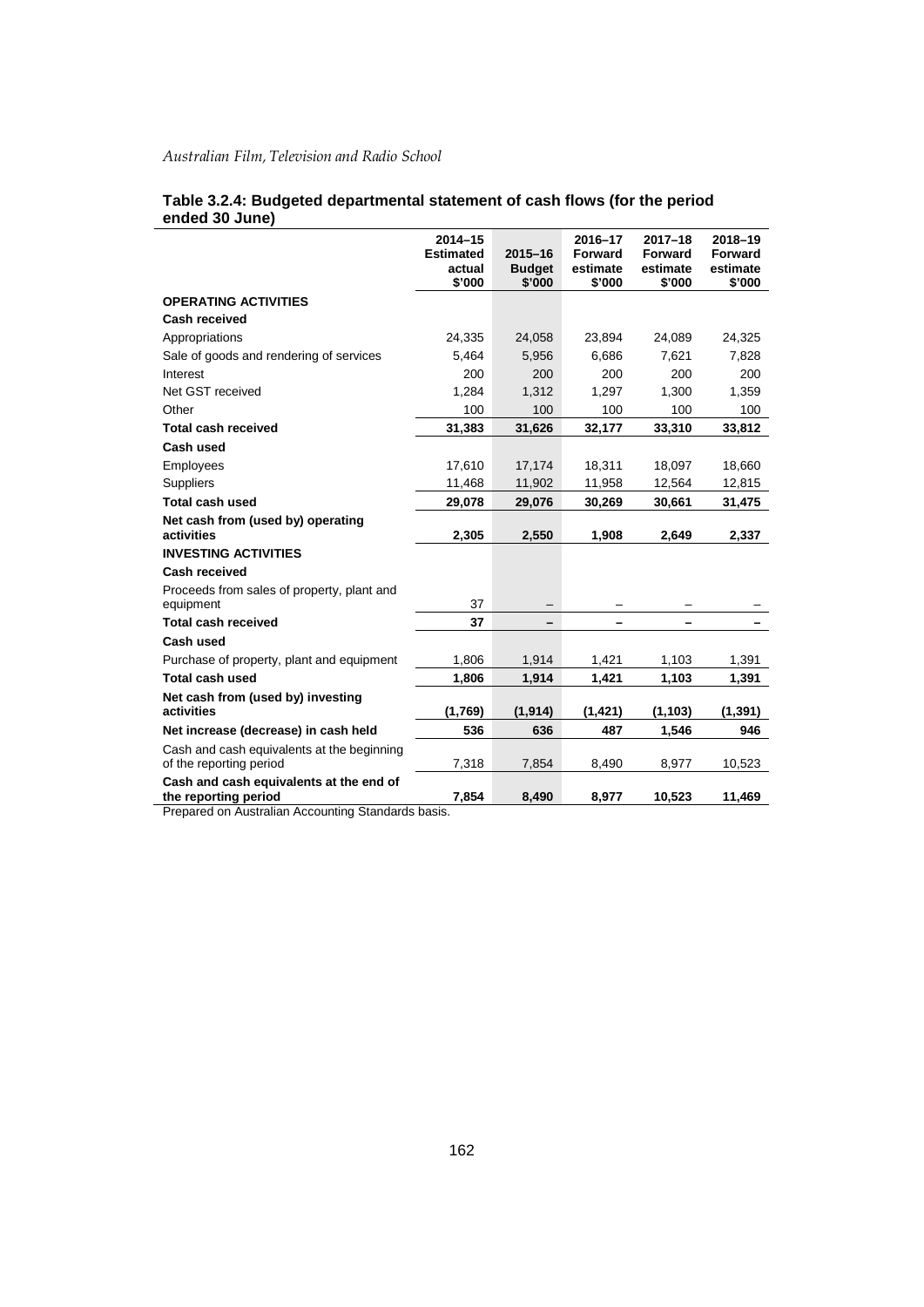|                                                                                                  | $2014 - 15$<br><b>Estimated</b><br>actual<br>\$'000 | $2015 - 16$<br><b>Budget</b><br>\$'000 | 2016-17<br><b>Forward</b><br>estimate<br>\$'000 | $2017 - 18$<br>Forward<br>estimate<br>\$'000 | 2018-19<br>Forward<br>estimate<br>\$'000 |
|--------------------------------------------------------------------------------------------------|-----------------------------------------------------|----------------------------------------|-------------------------------------------------|----------------------------------------------|------------------------------------------|
| <b>PURCHASE OF NON-FINANCIAL ASSETS</b>                                                          |                                                     |                                        |                                                 |                                              |                                          |
| Funded internally from departmental                                                              |                                                     |                                        |                                                 |                                              |                                          |
| resources(a)                                                                                     | 1,806                                               | 1.914                                  | 1.421                                           | 1,103                                        | 1,391                                    |
| Total purchases of non-financial assets                                                          | 1.806                                               | 1.914                                  | 1.421                                           | 1.103                                        | 1,391                                    |
| <b>RECONCILIATION OF CASH USED TO</b><br><b>ACQUIRE ASSETS TO ASSET</b><br><b>MOVEMENT TABLE</b> |                                                     |                                        |                                                 |                                              |                                          |
| Total purchases                                                                                  | 1.806                                               | 1.914                                  | 1.421                                           | 1.103                                        | 1,391                                    |
| Total cash used to acquire assets                                                                | 1.806                                               | 1.914                                  | 1.421                                           | 1.103                                        | 1.391                                    |

### **Table 3.2.5: Departmental capital budget statement (for the period ended 30 June)**

Prepared on Australian Accounting Standards basis.

(a) Funded from annual appropriations (including prior years) and may include donations and contributions, gifts, internally developed assets, and proceeds from the sale of assets.

### **Table 3.2.6: Statement of asset movements (budget year 2015–16)**

|                                                          | Property,<br>plant &<br>equipment | Computer<br>software &<br>intangibles | Total    |
|----------------------------------------------------------|-----------------------------------|---------------------------------------|----------|
|                                                          | \$'000                            | \$'000                                | \$'000   |
| As at 1 July 2015                                        |                                   |                                       |          |
| Gross book value                                         | 21,751                            | 1,498                                 | 23,249   |
| Accumulated depreciation/amortisation and<br>impairment  | (13,500)                          | (900)                                 | (14,400) |
| Opening net book balance                                 | 8,251                             | 598                                   | 8,849    |
| <b>CAPITAL ASSET ADDITIONS</b>                           |                                   |                                       |          |
| Estimated expenditure on new or replacement<br>assets    |                                   |                                       |          |
| By purchase—appropriation ordinary annual<br>services(a) | 1,714                             | 200                                   | 1,914    |
| <b>Total additions</b>                                   | 1,714                             | 200                                   | 1,914    |
| <b>Other movements</b>                                   |                                   |                                       |          |
| Depreciation/amortisation expense                        | (1,808)                           | (142)                                 | (1,950)  |
| <b>Total other movements</b>                             | (1,808)                           | (142)                                 | (1,950)  |
| As at 30 June 2016                                       |                                   |                                       |          |
| Gross book value                                         | 23,465                            | 1,698                                 | 25,163   |
| Accumulated depreciation/amortisation and<br>impairment  | (15, 308)                         | (1,042)                               | (16,350) |
| Closing net book balance                                 | 8,157                             | 656                                   | 8,813    |

Prepared on Australian Accounting Standards basis.

(a) 'Appropriation ordinary annual services' refers to funding provided through Appropriation Bill (No. 1) 2014–15 for depreciation and amortisation expenses, departmental capital budgets or other operational expenses.